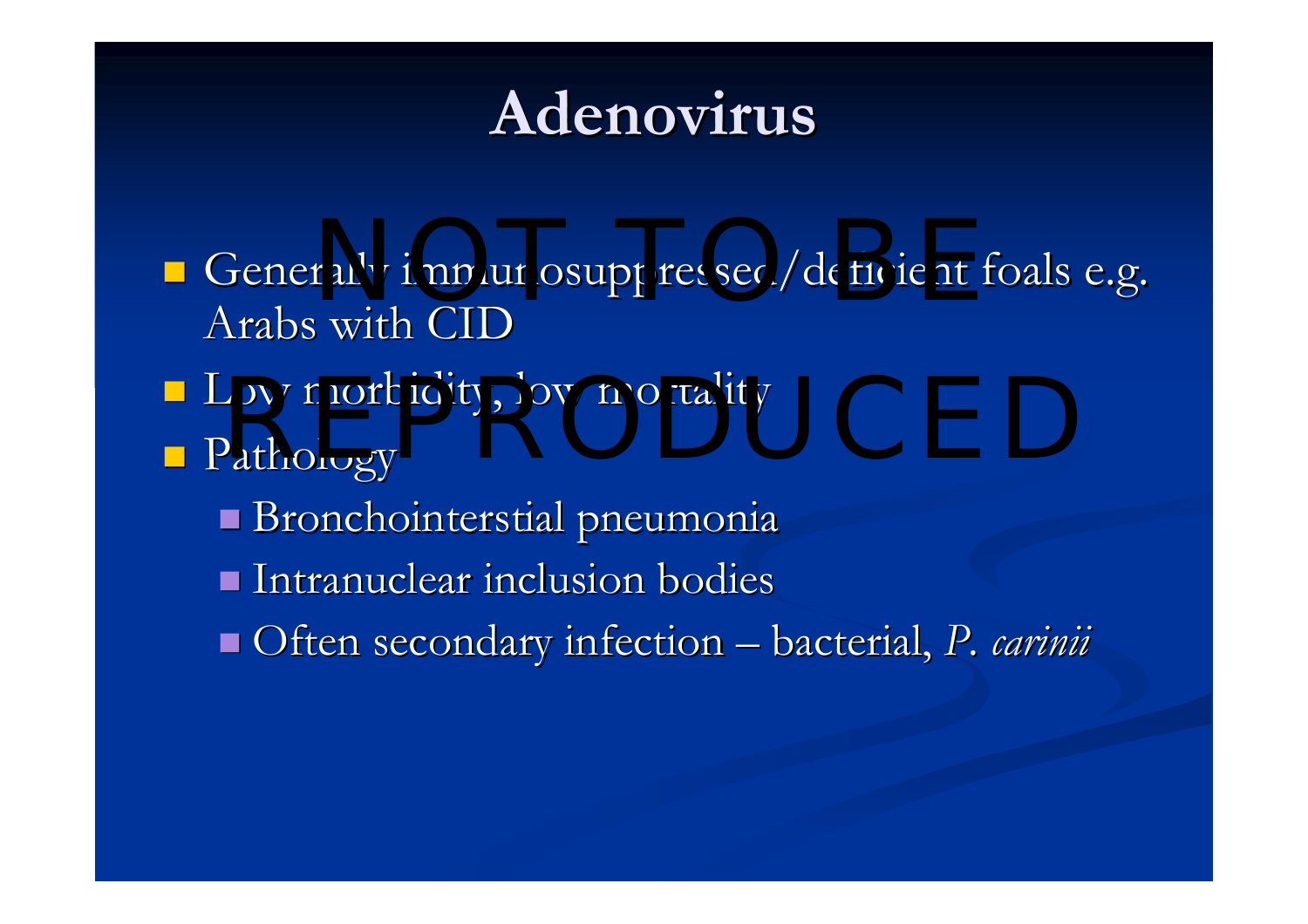**Adenovirus Adenovirus and P. carinii carinii - Arabian Foal Arabian Foal -**  ${\bf I}$ nterstitial **pneumonia pneumonia**

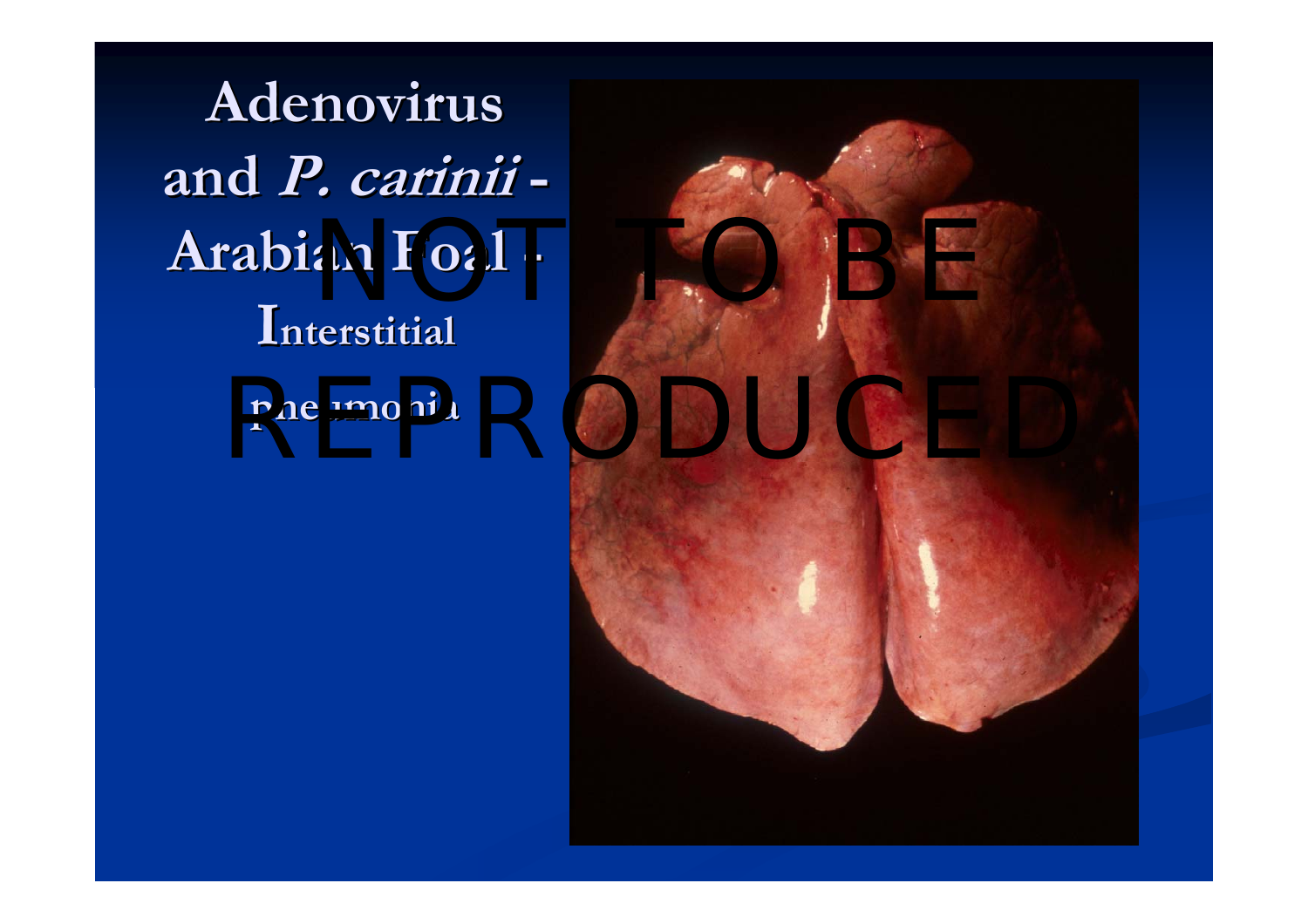#### **Hendra Virus**

- Bamily Paramyxoviridae, subfamily Pneumovirinae, a henipavirus as is Nipah virus
- **Transmission by fruit bats/flying foxes** Extraordination by Hult bats/Hying Foxes
- Zoonotic Zoonotic
- $\blacksquare$  Australia
- **Pathology** 
	- $\blacksquare$  Severe pulmonary edema
	- П  $\blacksquare$  Fibrinoid necrotizing vasculitis – lung and kidney
	- $\blacksquare$  Multinucleated syncytial cells endothelial cells
- **Diagnosis IHC**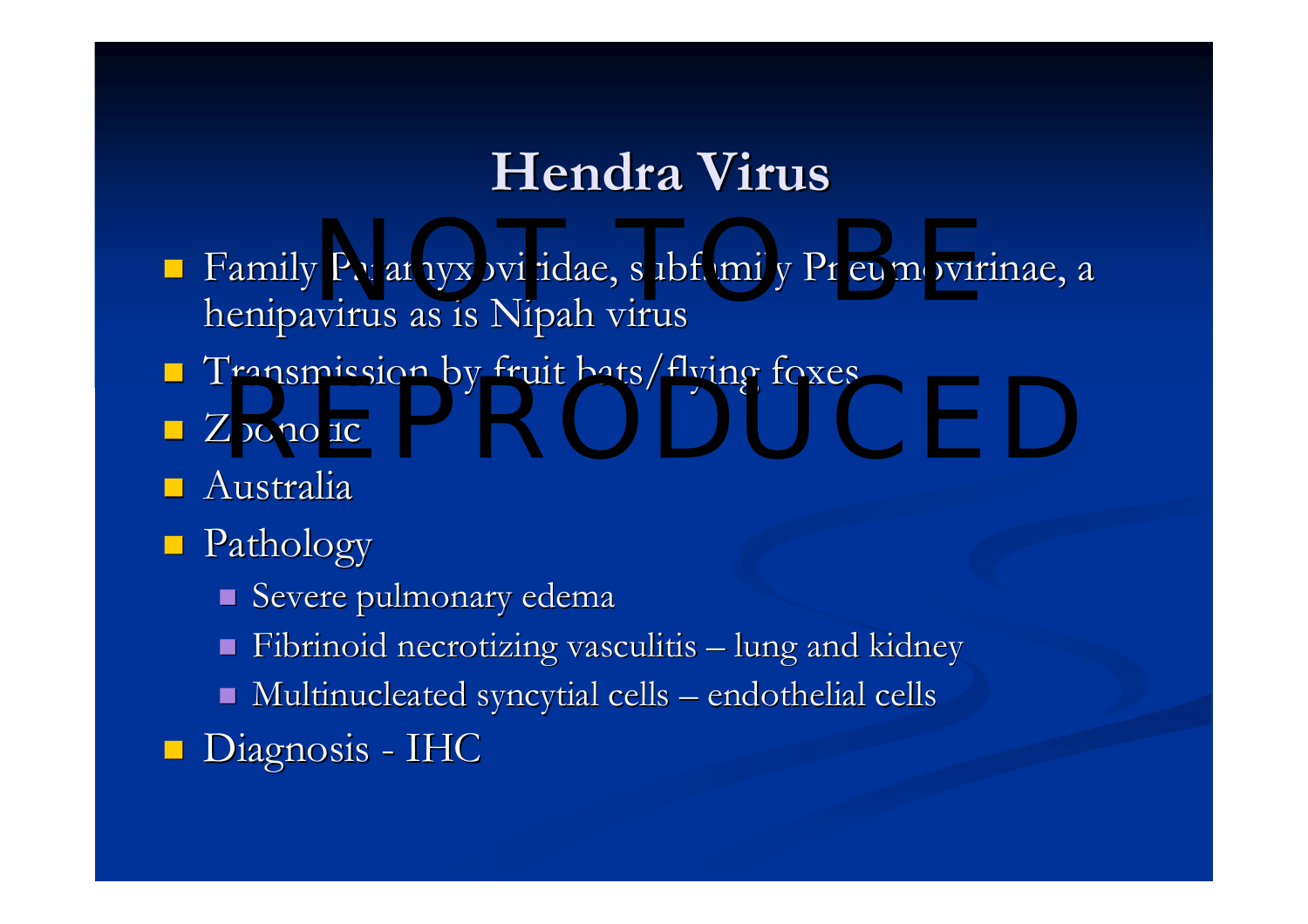#### **African Horse Sickness African Horse Sickness**

- D Orbivirus, vector borne (Culicoides)
- **-** Africa, Middle East, India, Pakistan
- $\blacksquare$  High mortality (up to 95%)
- **Forms**
- Pulmonary, cardiac, mixed and mild Pulmonary, cardiac, mixed and mild  $\blacksquare$  Virus infects endothelial cells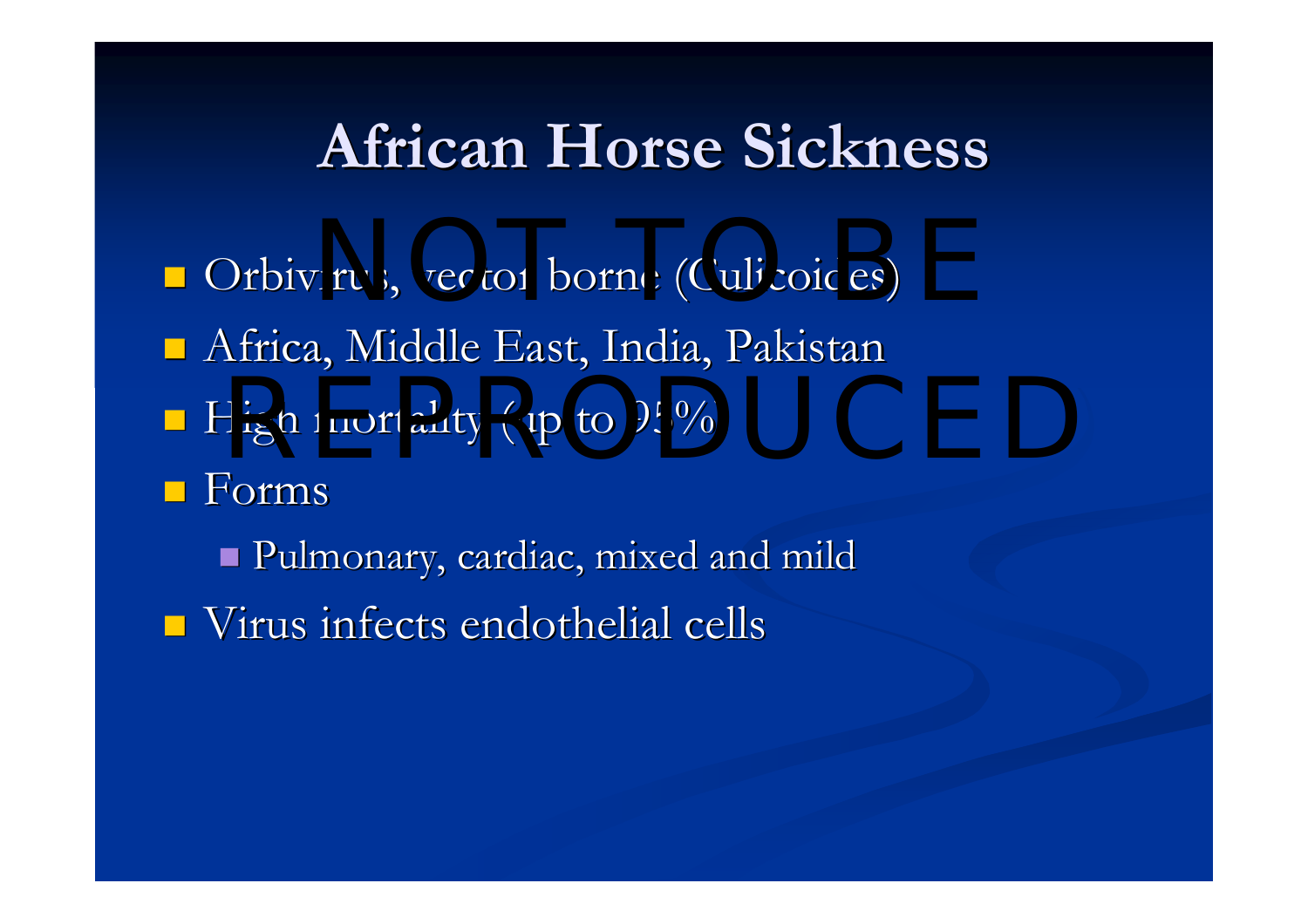## **African Horse Sickness African Horse Sickness**

# **Pulmonary form**

Severe respiratory distress and rapid death ■ Massive pulmonary edema<br>Cardiac form  $\blacksquare$  Cardiac form  $\blacksquare$  Cardiac failure with head edema  $\blacksquare$  Diagnosis  $\cdot$ – IHC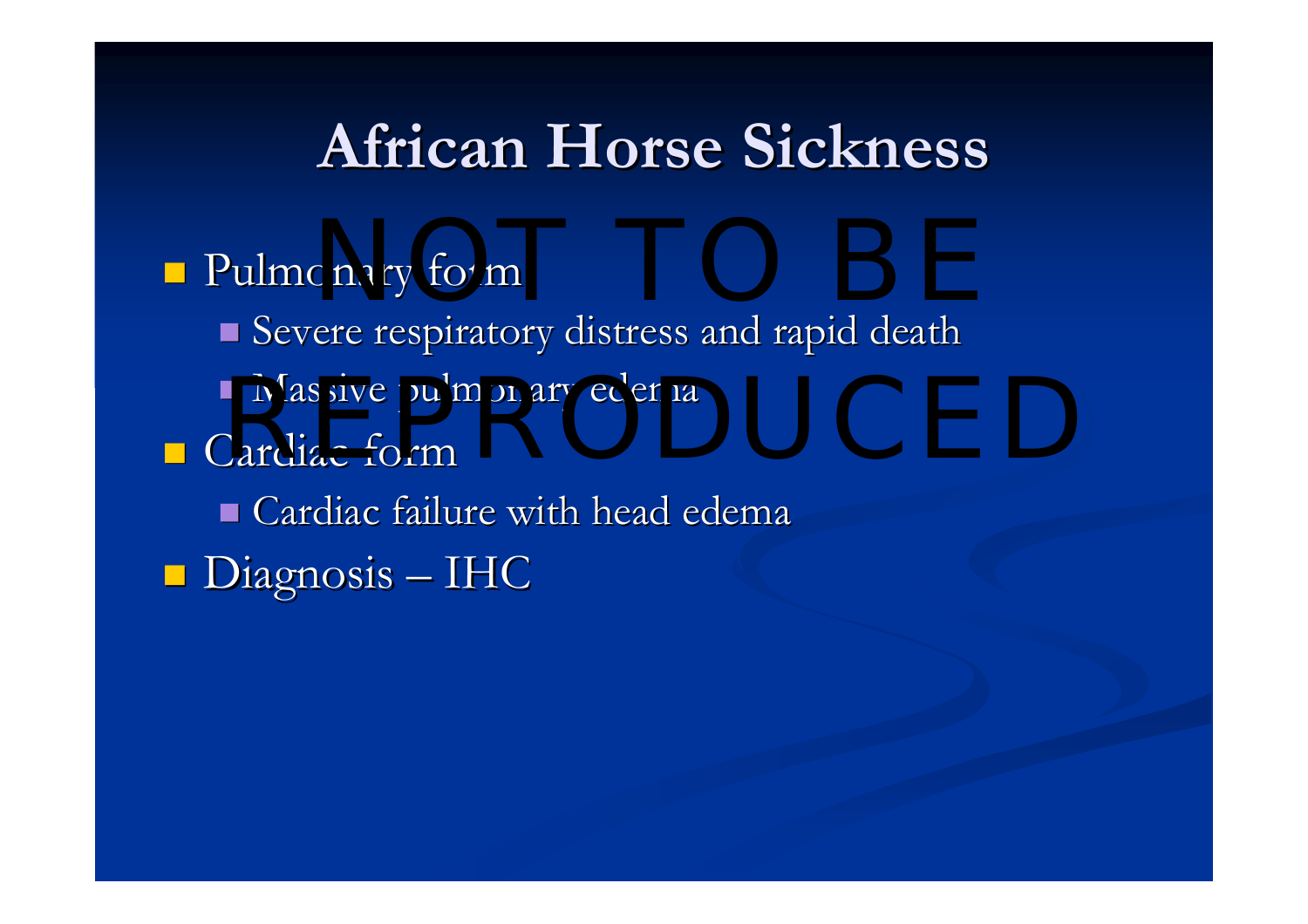#### **African Horse Sickness African Horse Sickness**

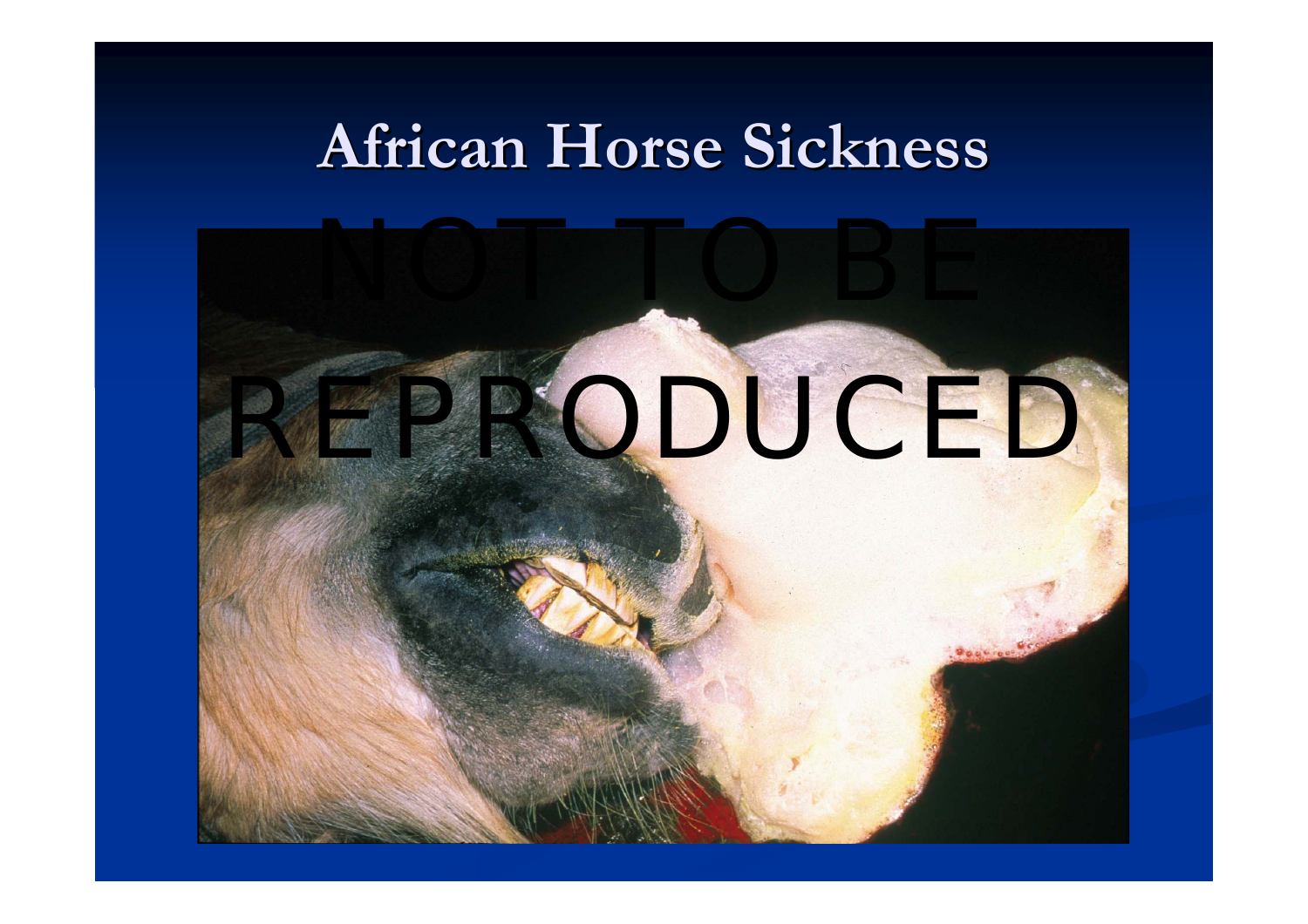## **African Horse Fever**



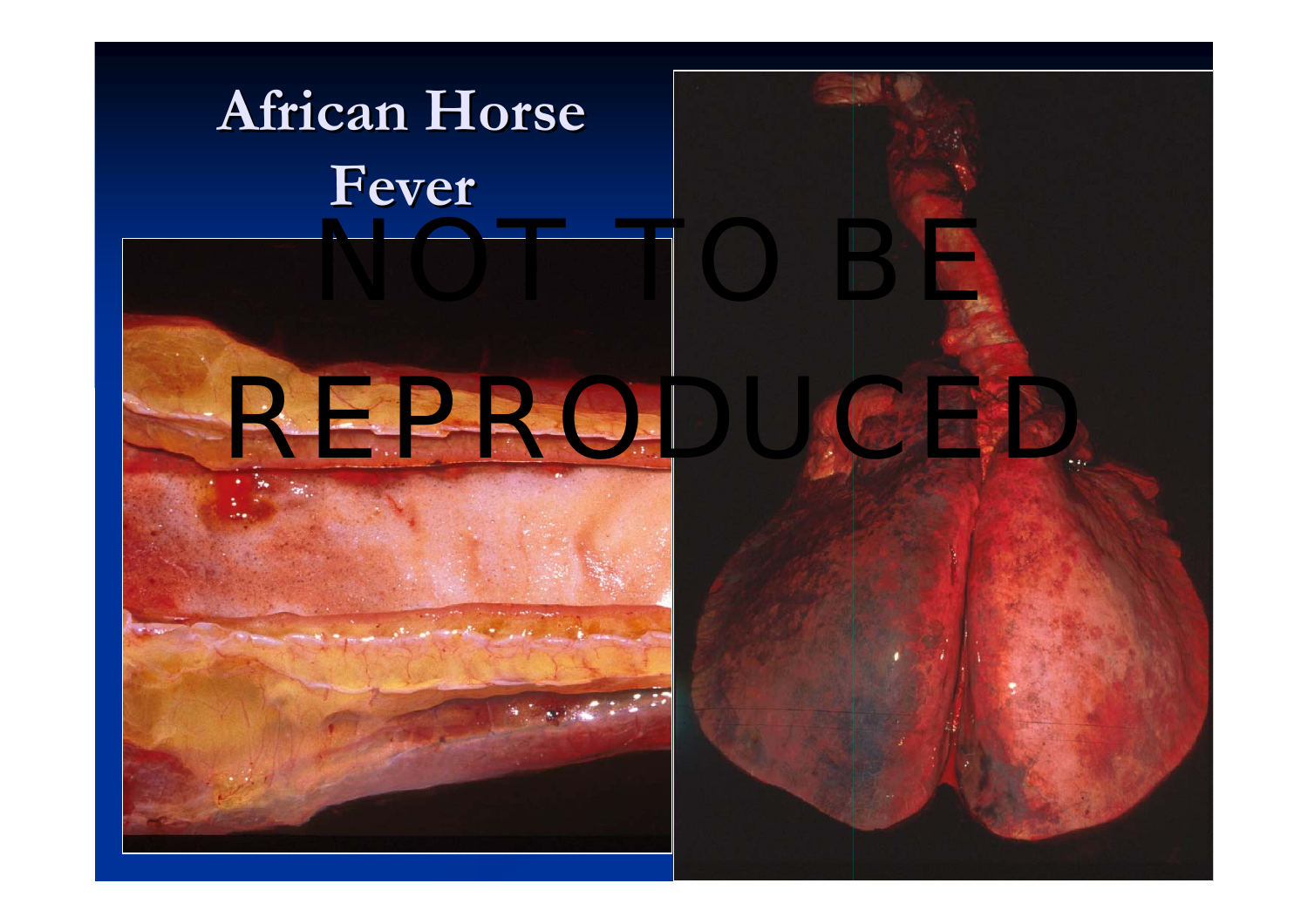## **Bacterial Bronchopneumonia Bacterial Bronchopneumonia**

**Generally young, stressed animals** 

- **Predisposition** 
	- Stress e.g. shipping
	- $\blacksquare$  Viral infection

Immune deficiency/suppression Immune deficiency/suppression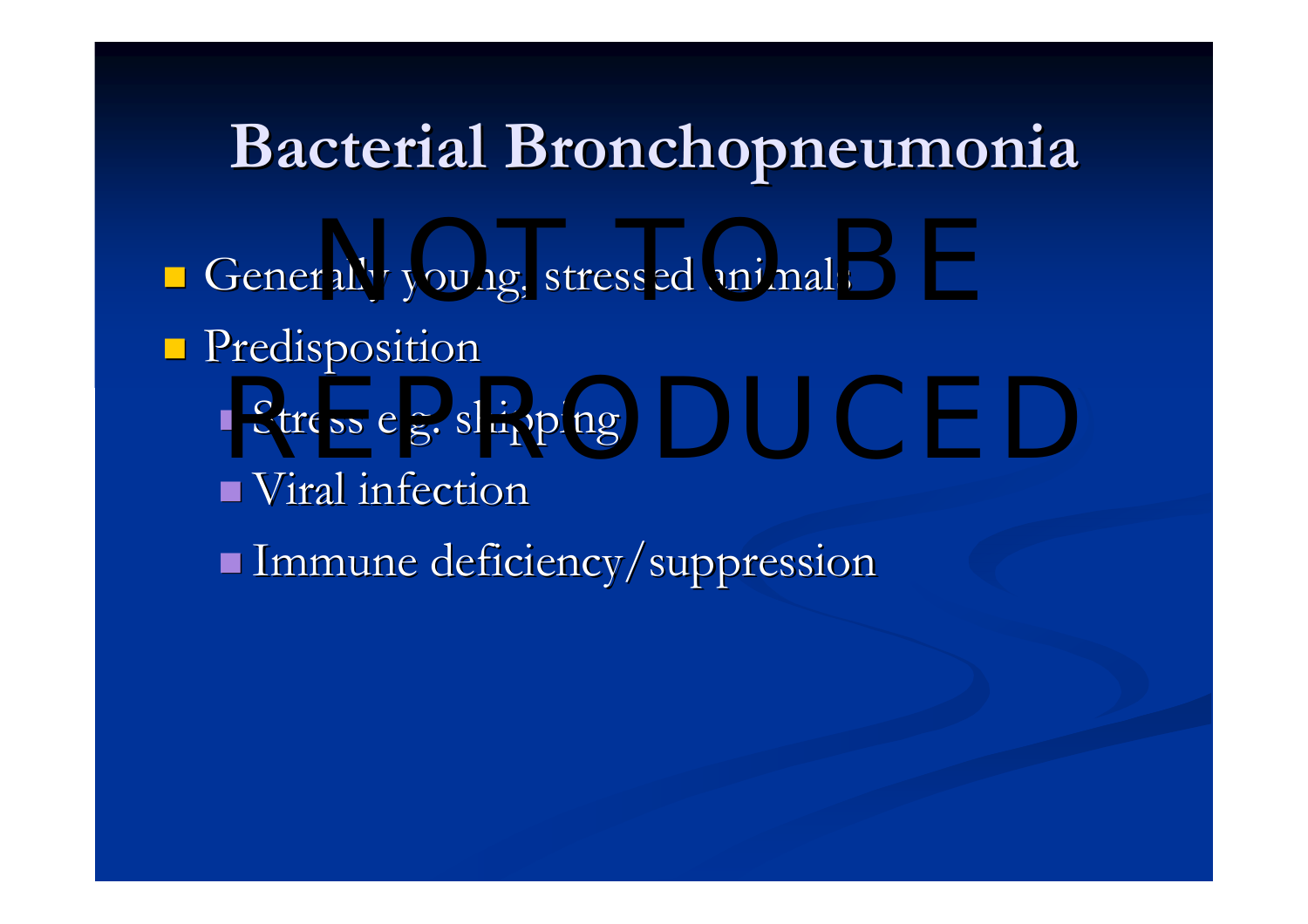## **Bronchopneumonia Bronchopneumonia**

#### $\blacksquare$ **Etiology**  $\partial \nabla V$

- *Rhodococcus Rhodococcus equ<sup>i</sup> (Corynebacterium Corynebacterium equi)*
- Other
- Chlamydophila Chlamydophila REPRODUCED
	- $\blacksquare$  Mycobacterium spp
- $\Box$ Opportunistic infections
	- *Streptococcus Streptococcus spp*
	- *Strep zooepidemicus zooepidemicus* – shipping fever
	- *E. coli E. coli*
	- *Klebsiella Klebsiella pneumoniae pneumoniae*